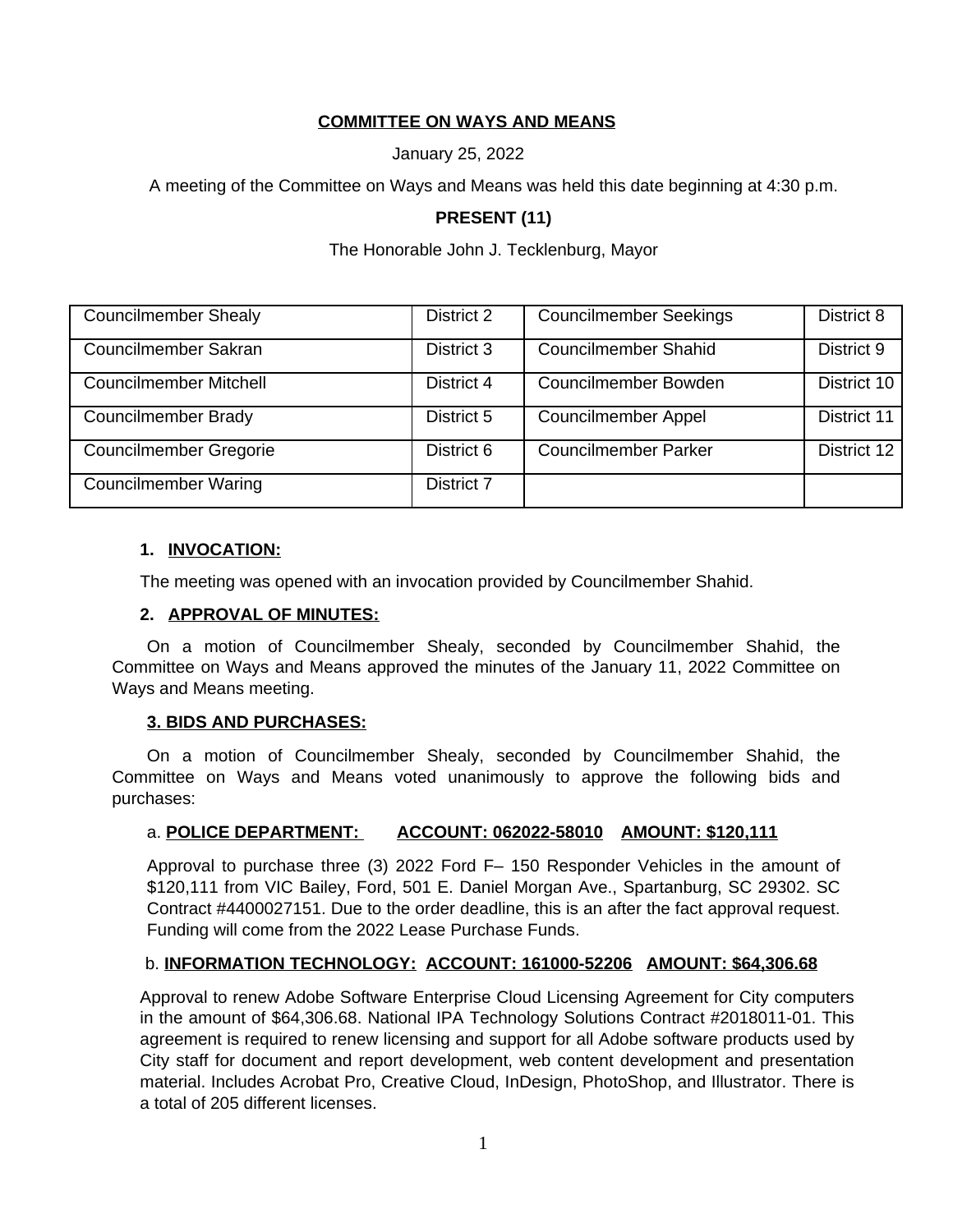**4. STORMWATER MANAGEMENT: APPROVAL TO SUBMIT THE HUGER STREET DRAINAGE IMPROVEMENTS PHASE II – PUMP STATION FEMA HMGP GRANT APPLICATION FOR THE DESIGN AND CONSTRUCTION OF A PUMP STATION AT THE INTERSECTION OF HUGER AND KING STREET. TOTAL FUNDING REQUEST OF \$9,582,143 (FEDERAL SHARE \$7,186,607.25, CITY MATCH \$2,395,535.75), WITH A COST SHARE OF 75/25. THE APPLICATION DEADLINE IS FEBRUARY 1, 2022. FUNDING FOR THIS GRANT MATCH IN THE AMOUNT OF \$2,395,535.75 WILL COME FROM THE DRAINAGE FUND.**

On a motion of Councilmember Shahid, seconded by Councilmember Mitchell, the Committee on Ways and Means voted unanimously to approve submittal of the Huger Street Drainage Improvements Phase II – Pump Station FEMA HGMP Grant application for the design and construction of Pump Station at the intersection of Huger and King Street.

**5. PARKS – CAPITAL PROJECTS: APPROVAL FOR AN AFTER THE FACT GRANT APPLICATION FOR THE 2022 PARK AND RECREATION DEVELOPMENT (PARD) GRANT TO REPLACE THE CURRENT PLAYGROUND EQUIPMENT AND INSTALL NEW STRUCTURES. REQUESTED FUNDING OF \$27,443.37 WITH A 20% CITY MATCH OF \$6,861.09. THE DEADLINE FOR THIS GRANT APPLICATION IS JANUARY 14, 2022. THE CITY MATCH OF \$6,861.09 WILL COME FROM 523000-52435 MAINTENANCE, PLAYGROUND EQUIPMENT.** 

Chairman Gregorie recognized Mayor Tecklenburg.

Mayor Tecklenburg said the new equipment installation would be installed on James Island in Councilwoman Parker's District.

On a motion of Councilmember Shahid, seconded by Councilmember Shealy, the Committee on Ways and Means voted unanimously to approve and after-the-fact grant application for the 2022 Park and Recreation Development (PARD) Grant to replace the current playground equipment and install new structures.

**6. PARKS – CAPITAL PROJECTS: APPROVAL OF JPR BALLPARK ELECTRICAL RENOVATION CHANGE ORDER #2 WITH GATCH ELECTRICAL CONTRACTORS, INC., IN THE AMOUNT OF \$10,895.40 FOR THE INSTALLATION OF ADDITIONAL FIRE ALARM DEVICES IN THE BATTING CAGES. APPROVAL OF CHANGE ORDER #2 WILL INCREASE THE CONSTRUCTION CONTRACT BY \$10,895.40 (FROM \$1,722,925.09 TO \$1,733,820.49). APPROVAL OF THIS CHANGE ORDER WILL AMEND THE PROJECT BUDGET, INCREASING THE PROJECT BUDGET FROM \$2,400,822.91 TO \$2,411,718.31. THIS WILL ALSO APPROVE A BUDGET TRANSFER OF \$10,895.40 FROM 170100-52410 (FACILITIES MAINTENANCE, GENERAL MAINTENANCE) TO 170100-90010 (TRANSFER OUT JPR JR., BALLPARK) TO FUND THIS CHANGE ORDER. THE FUNDING SOURCE FOR THIS PROJECT IS THE GENERAL MAINTENANCE LINE-ITEM IN THE JPR JR., BALLPARK BUDGET (023010-52410).**

On a motion of Councilmember Mitchell, seconded by Councilmember Shealy, the Committee on Ways and Means voted unanimously to approve the JPR Ballpark Electrical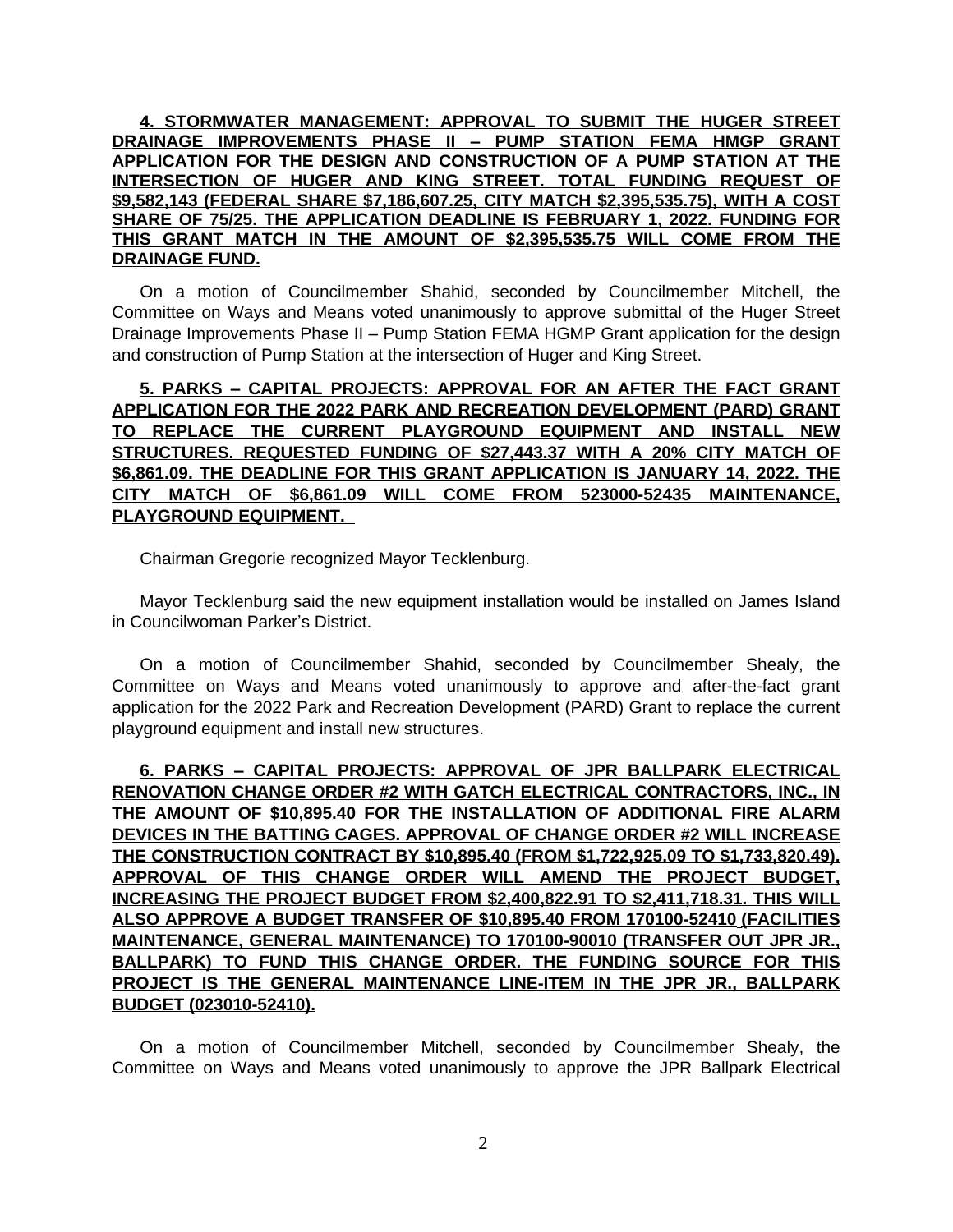Renovation Change Order #2 with Gatch Electrical Contractors, Inc., in the amount of \$10,895.40 for installation of additional fire alarm devices in the batting cages.

**7. PARKS-CAPITAL PROJECTS: APPROVAL OF CANNON STREET FIRE STATION #6 RETROFIT FEE AMENDMENT #2 WITH EVANS AND SCHMIDT ARCHITECTS, LLC IN THE AMOUNT OF \$26,250 FOR THE EXTENSION OF CONSTRUCTION OBSERVATION SERVICE THROUGH JANUARY 2022. THE APPROVAL OF FEE AMENDMENT #2 WILL INCREASE THE PROFESSIONAL SERVICES CONTRACT BY \$26,250 FROM (\$338,955 TO \$365,245). APPROVAL OF THIS FEE AMENDMENT WILL AMEND THE PROJECT BUDGET, INCREASING THE PROJECT BUDGET FROM \$5,554,229 TO \$5,754,229. THIS ADDITIONAL FUNDING OF \$200,000 IS COMING FROM 2019 GENERAL FUND RESERVES. THE FUNDING SOURCES FOR THE PROJECT ARE: FEMA HAZARD MITIGATION GRANT (\$3,378,171.75) AND 2015 IPRB BOND (\$1,126,057.25), 2015 GENERAL FUND RESERVES (\$269,000), 2018 GENERAL FUND RESERVES (\$781,000), AND 2019 GENERAL FUND RESERVES (\$200,000).**

On a motion of Councilmember Shahid, seconded by Councilmember Mitchell, the Committee on Ways and Means voted unanimously to approve the Cannon Street Fire Station #6 Retrofit Fee Amendment with Evans and Schmidt Architects, LLC in the amount of \$26,250 for the extension of construction observation service through January 2022.

**8. PARKS-CAPITAL PROJECTS: APPROVAL TO CONVERT STONEY FIELD IMPROVEMENTS PURCHASE ORDER P162743 TO A PROFESSIONAL SERVICES CONTRACT WITH JOHNSON, LASCHOBER & ASSOCIATES. THE ORIGINAL PO WAS FOR \$37,250 AND THIS REQUEST WILL ADD AN ADDITIONAL \$24,500 FOR PRE-CONSTRUCTION SERVICES, COORDINATION AND CLOSE-OUT SERVICES FOR THE STONEY FIELD IMPROVEMENT PROJECT RELATED TO THE CIVIL SITEWORK CONSTRUCTION. APPROVAL OF THE PROFESSIONAL SERVICES CONTRACT WILL CONVERT P162743 TO A PROFESSIONAL SERVICE CONTRACT AND INCREASE THE CONTRACT AMOUNT BY \$24,500 (FROM \$37,250 TO \$61,750). FUNDING SOURCES FOR THIS PROJECT ARE: 2005 GO BOND (\$399,048.85), 2018 RECREATION GO BOND (\$2,600,000), AND CAPITAL CONTRIBUTION (\$19,432.50).**

Chairman Gregorie recognized Councilmember Seekings.

Councilmember Seekings requested that the Councilmembers get an update on what has happened at Stoney Field since to him, it seemed the project has taken a while to complete. He said when he drove by; it was hard to tell what was going on so an update through a committee would be great.

Chairman Gregorie said the Field was scheduled for an opening this coming September.

Mayor Tecklenburg said the City had the landscaping and parking lot improvement contract in place and underway. Furthermore, there was a plumbing issue that needed to be corrected, which would be a separate item, submitted by Parks - Capital Projects Department. Mayor Tecklenburg said the timeline of it was that by the time the parking lot was done, the plumbing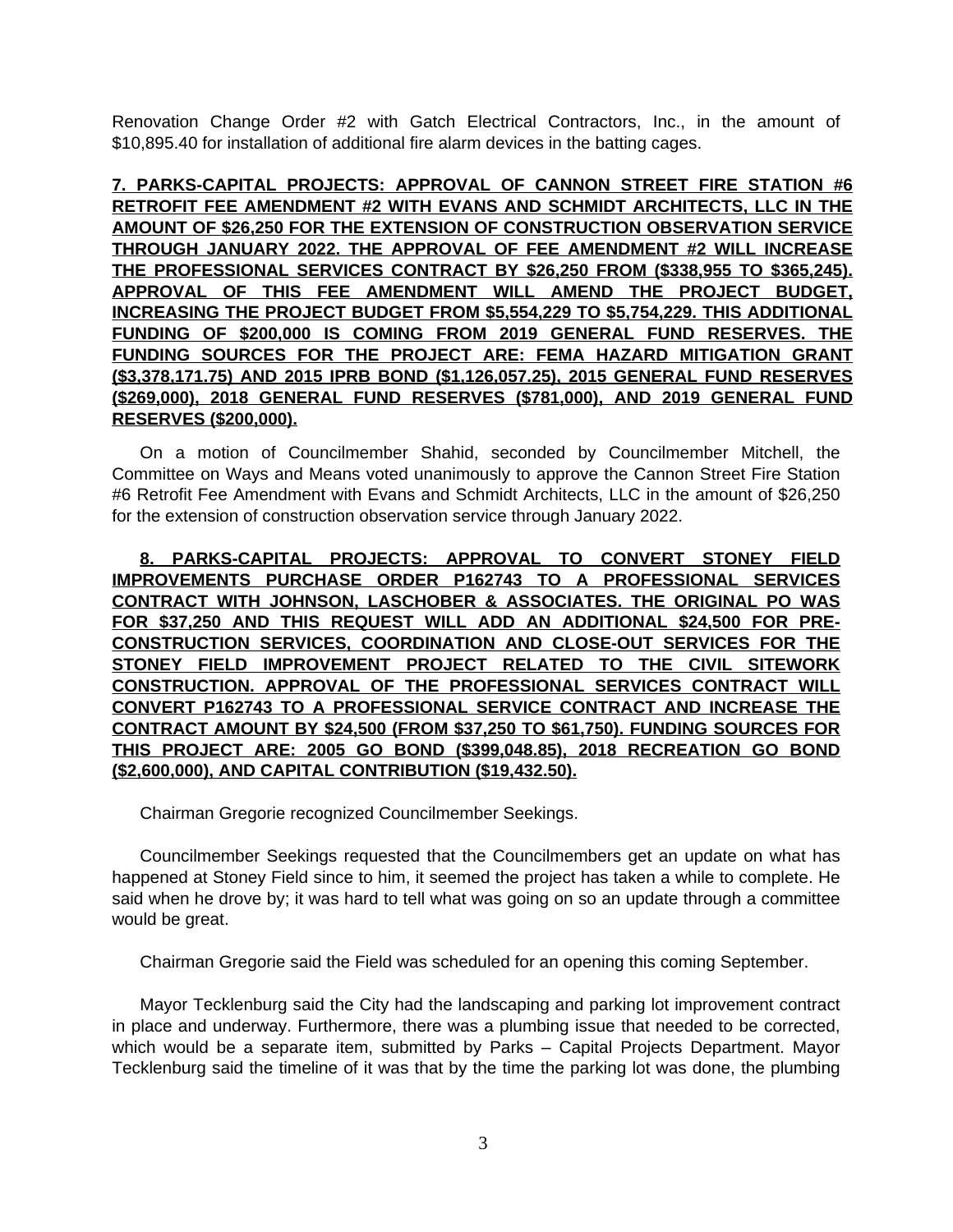issue would also be addressed. Following the above mentioned work, there were no other contracts to Mayor Tecklenburg's knowledge.

Chairman Gregorie said and when building on a landfill, there was a lot of sediment that was necessary before they could proceed with the next steps. Councilmember Seekings said he understood.

On a motion of Councilmember Shealy, seconded by Councilmember Mitchell, the Committee on Ways and Means voted unanimously to approve converting Stoney Field Improvements Purchase Order P162743 to a Professional Services contract with Johnson, Laschober & Associates.

# **9. PARKS-CAPITAL PROJECTS: APPROVAL TO APPLY FOR A FEMA HAZARD MITIGATION GRANT APPLICATION – 4492 (COVID-19) – STRUCTURAL RETROFIT OF FS2&3 (CENTRAL STATION). THE APPLICATION WILL REQUEST \$6,506,558 IN FEDERAL FUNDS WITH A CITY MATCH OF \$5,000,013. THIS PROJECT WILL ADDRESS SEISMIC, WIND/HURRICANE AND FLOOD HAZARDS. THIS APPLICATION IS DUE FEBRUARY 1, 2022. FUNDING FOR THE CITY MATCH OF \$5,000,013 WILL COME FROM GENERAL FUND RESERVES.**

Chairman Gregorie recognized Councilmember Shealy.

Councilmember Shealy asked if there was a structural issue at Central Station. Mayor Tecklenburg said he believed the primary structural issue was earthquakes. When all of the buildings were built, the developers had not thought of earthquake standards. The fundamental door opening was that the City has to get the FEMA grant which allowed the City to then retrofit the whole station by matching City funds. He said as the work was wrapping up with the Fire Station on Cannon Street, Huger Street would follow, and Central Station so most of the older fire stations would be completely retrofitted by the time the work was done, but it all started with the earthquakes.

On a motion of Councilmember Mitchell, seconded by Councilmember Shahid, the Committee on Ways and Means voted unanimously to approve FEMA Hazard Mitigation Grant Application – 4492 (COVID-19) – Structural Retrofit of FS2&3 (Central Station).

# **10. HOUSING AND COMMUNITY DEVELOPMENT: REQUEST THE MAYOR AND CITY COUNCIL APPROVE \$78,500 IN FUNDING FOR THE DEMOLITION OF FOUR (4) EXISTING STRUCTURES LOCATED AT 3, 5, 7, AND 9 CUNNINGTON AVENUE, CHARLESTON, SC AND ASBESTOS ABATEMENT OF ONE (1) STRUCTURE LOCATED AT 7 CUNNINGTON AVENUE. THIS PARCEL WAS ACQUIRED FOR THE PURPOSE OF CREATING AFFORDABLE RENTAL HOUSING, AND THE DEMOLITION OF THESE STRUCTURES IS NECESSARY TO FURTHER FACILITATE THIS PROJECT.**

On a motion of Councilmember Mitchell, seconded by Shahid, the Committee on Ways and Means voted unanimously to approve \$78,500 in funding for the demolition of four (4) existing structures located at 3, 5, 7, and 9 Cunnington Avenue and Asbestos abatement of one (1) structure located at 7 Cunnington Avenue.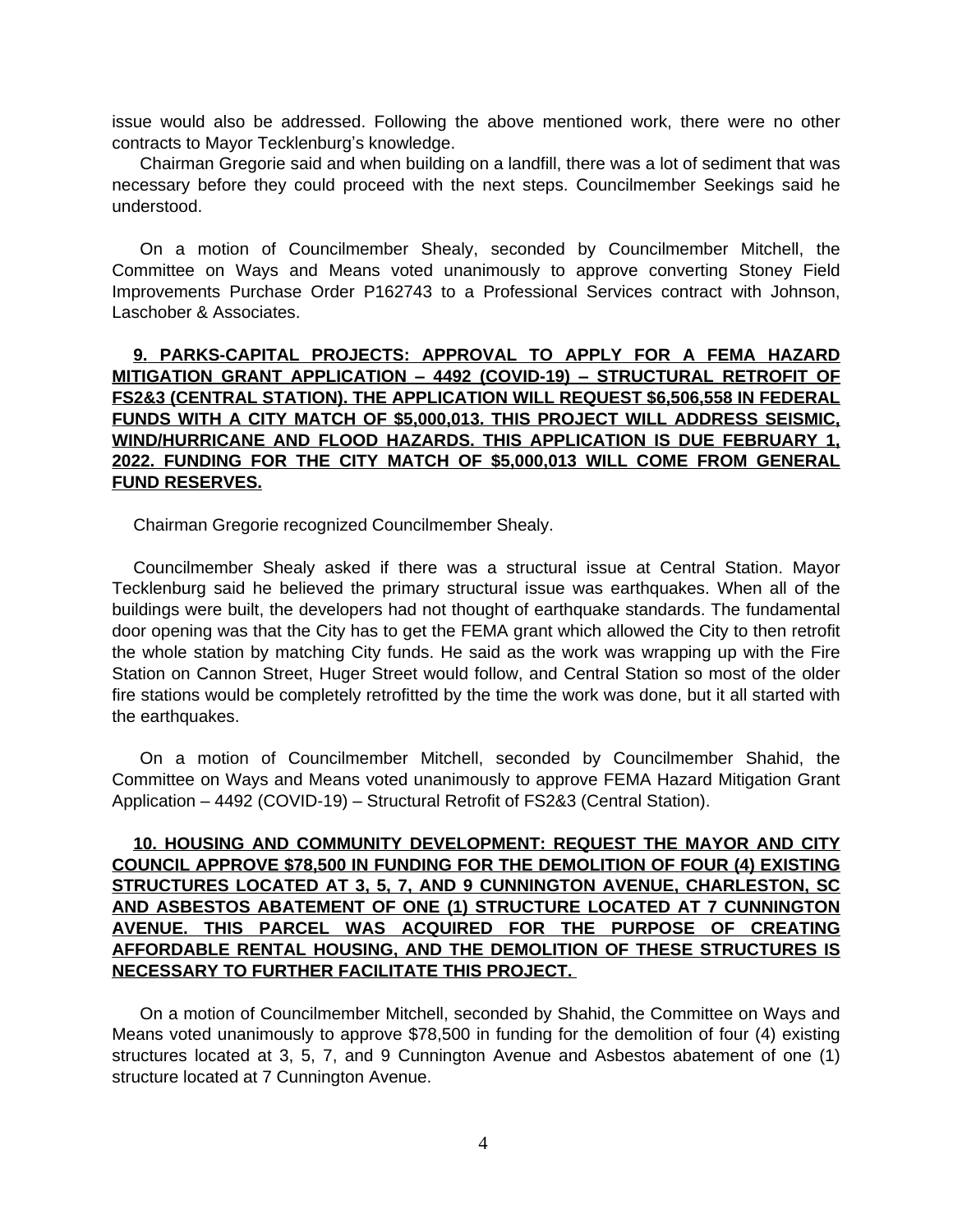### **11. LEGAL DEPARTMENT: APPROVAL TO AUTHORIZE THE MAYOR TO EXECUTE A MEMORANDUM OF UNDERSTANDING BETWEEN THE CITY AND THE CHARLESTON PARKS CONSERVANCY TO IMPROVE THE SUSIE JACKSON FREEDOM MEMORIAL GARDEN.**

On a motion of Councilmember Mitchell, seconded by Councilmember Shahid, the Committee on Ways and Means voted unanimously to approve execution of a Memorandum of Understanding between the City and the Charleston Parks Conservancy to improve the Susie Jackson Freedom Memorial Garden.

# **12. POLICE DEPARTMENT: APPROVAL TO ACCEPT THE FY21 BJA-OJP CONNECT AND PROTECT GRANT FOR \$412,236 FOR A MENTAL HEALTH CLINICIAN, ONE PEER SUPPORT SPECIALIST, AND CRISIS INTERVENTION TRAINING. THERE IS NO MATCH REQUIRED FOR THIS GRANT. THE ESTIMATED ANNUAL COST TO CONTINUE THE PROGRAM AFTER CONCLUSION OF GRANT IS \$160,000.**

Councilmember Shealy asked if the appointed positions would be full time **(speech inaudible).** Mayor Tecklenburg said to his understand they were full-time positions that the City would hire an outside contractor for a three year period. Following the three years, City Council would make the decision whether the position would continue with City funds or not.

On a motion of Councilmember Shahid, seconded by Councilmember Shealy the Committee on Ways and Means voted unanimously to approve acceptance of the FY21 BJA-OJP Connect and Protect grant for \$412,236 for a Mental Health Clinician, one Peer Support Specialist, and Crisis Intervention Training.

# **13. MAYOR'S OFFICE FOR CHILDREN, YOUTH AND FAMILIES: APPROVAL TO SUBMIT THE RENEWAL GRANT FOR VISTA, WHICH ALLOWS THE CITY TO PROVIDE UP TO 25 VISTA MEMBER SLOTS TO CHARLESTON NON-PROFITS, AND TO RECEIVE 2 VISTA LEADERS TO SERVE IN MOCYF. THERE IS NO MATCH REQUIRED FOR THE CITY-PER THE TERMS OF THE GRANT. THE COST SHARE FUNDING WILL BE COVERED THROUGH SITE FEES RECEIVED FROM PARTICIPATING ORGANIZATIONS.**

On a motion of Councilmember Mitchell, seconded by Councilmember Shealy, the Committee on Ways and Means voted unanimously to approve submission of a renewal grant for VISTA, which allowed the City to provide up to 25 Vista member slots to Charleston nonprofits, and to receive two Vista Leaders to serve in MOCYF.

### **14. THE COMMITTEE ON REAL ESTATE (MEETING WAS HELD ON MONDAY, JANUARY 24, 2022 AT 3:30 P.M., CONFERENCE CALL: 1-929-205-6099; ACCESS CODE: 835 678 884)**

- a. An ordinance to authorize the Mayor to execute a permanent right-of-way and utility easement to the Commissioners of Public Works as part of the new force main for the Credit One Stadium. (TMS No. 275-00-00-078)
- b. Request approval of the Port Facility License Agreement between the City of Charleston and the South Carolina State Ports Authority ("Ports Authority") for use of Building 313 at